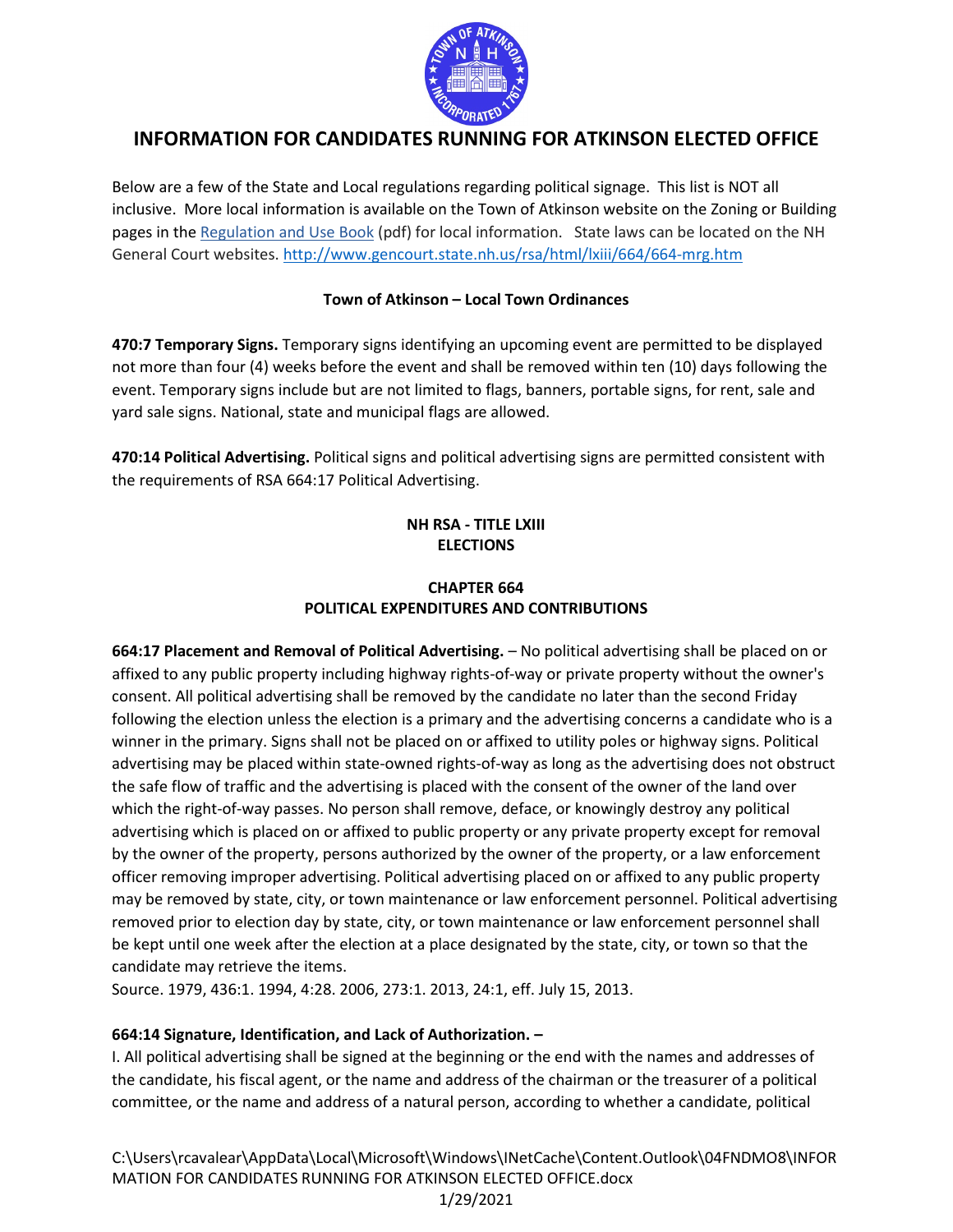

committee, or natural person is responsible for it. Said signature shall clearly designate the name of the candidate, party or political committee by or on whose behalf the same is published or broadcast. In the case of political advertising made on behalf of a political committee registered with the secretary of state pursuant to RSA 664:3 or a political advocacy organization registered with the secretary of state pursuant to RSA 664:3-a, the name and address on the advertisement shall match the name and address registered with the secretary of state.

II. Political advertising to promote the success or defeat of a measure by a business organization, labor union, or other enterprise or organization shall be signed. The name of the enterprise or organization shall be indicated and the chairman or treasurer of the enterprise or organization shall sign his name and address. Nothing in this section shall be construed to permit contributions which are prohibited under RSA 664:4.

III. In the case of printed or written matter, the signature and address of signer shall be printed or written in a size of type or lettering large enough to be clearly legible.

IV. (a) In the case of political advertising broadcast on radio, television, or any public address system, the name and address of the signer shall be clearly identified.

(b) All political advertising broadcast on television shall identify the name of the candidate who pays for the advertisement or whose advertisement is paid for by a campaign committee. Such identification shall be made both aurally and visually. The visual presentation shall be clearly legible and shall use letters equal to or greater than 12 percent of the vertical picture height and shall air for not less than 4 seconds at the conclusion of the broadcast. For the purpose of this section, "campaign committee" means any committee established to elect a particular candidate to office, including raising funds for that purpose.

V. Notwithstanding any other provision of this section, buttons or any printed or written political advertising which is attached to or displayed on any motor vehicle need not be signed.

VI. Notwithstanding any other provision of this section, any advertising in support of or in opposition to a candidate by a political committee shall comply with this paragraph. If the advertising is not authorized by the candidate or candidate committee, the advertising shall so state and shall identify the sponsor of the advertisement. All such political advertising shall include the statement: "This advertisement has been paid for by (name of sponsor) and has not been authorized by any candidate." Such statement shall be made both aurally and visually if broadcast on television. The visual presentation on television shall be clearly legible and shall use letters equal to or greater than 12 percent of the vertical picture height and shall be broadcast for not less than 4 seconds at the conclusion of the advertisement.

VII. Any advertising which is not political advertising because it does not advocate the success or defeat of a party, measure, or person, but which mentions or depicts a candidate, shall include the statement: "This advertisement has been paid for by (name of sponsor) and has not been authorized by any candidate."

VIII. Political advertising in the form of signs or placards may contain an Internet address in lieu of the signature and identification requirements of this section, if the Internet address is printed or written in a size of type or lettering large enough to be clearly legible and the website immediately and prominently displays all of the information required by this section through election day.

Source. 1979, 436:1. 1983, 366:2. 1991, 387:24, 25. 1994, 216:3. 1996, 88:6, 7. 1998, 13:2-4. 2004, 72:2, 3. 2014, 147:1, eff. Aug. 15, 2014. 2019, 51:1, eff. Aug. 4, 2019.